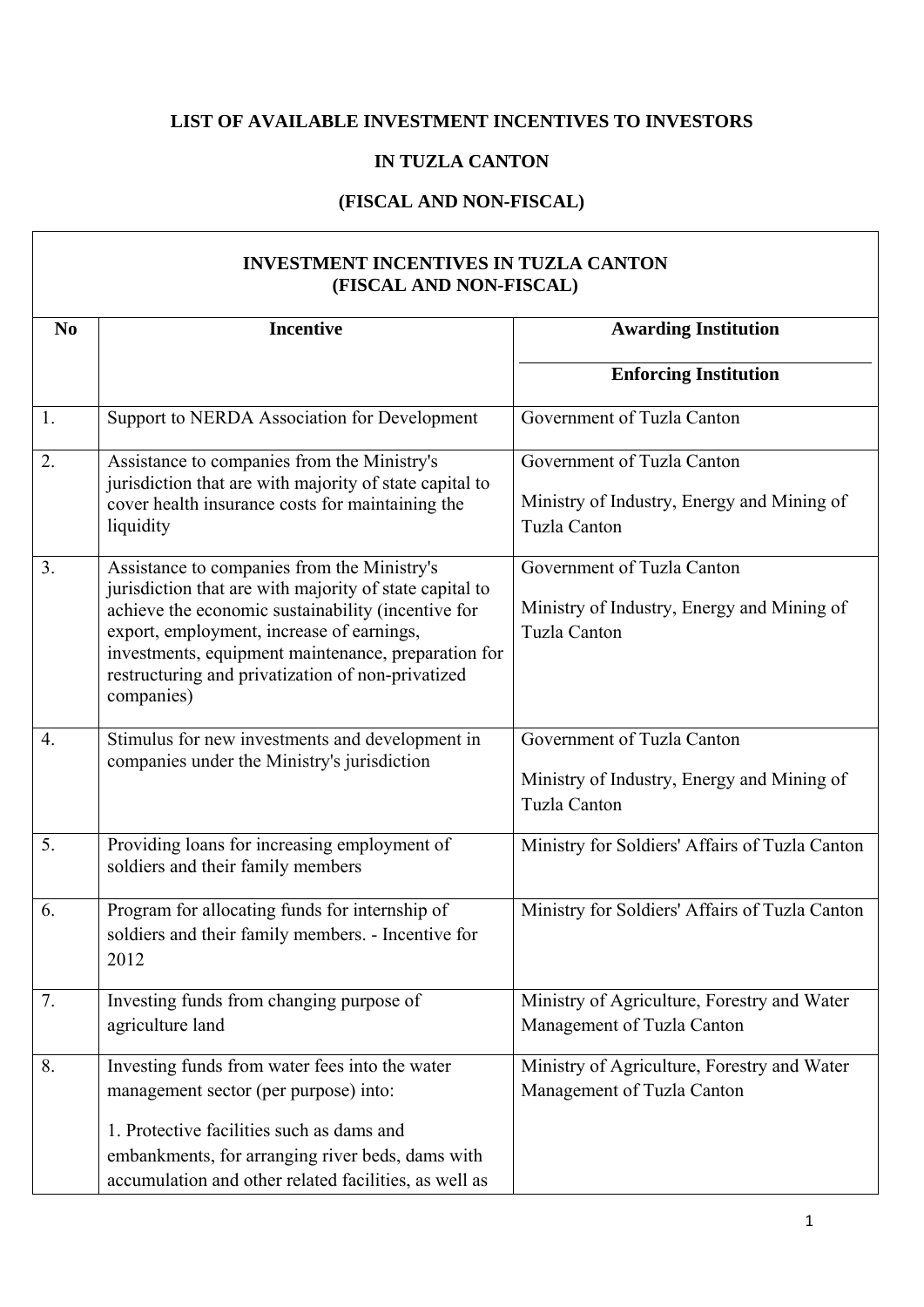|     | facilities to protect against erosion and flood,                                                                                                                                                                                  |                                                                           |
|-----|-----------------------------------------------------------------------------------------------------------------------------------------------------------------------------------------------------------------------------------|---------------------------------------------------------------------------|
|     | 2. Facilities for drainage including basic and detailed<br>drainage channel network and other related facilities,                                                                                                                 |                                                                           |
|     | 3. Facilities for water supply such as dams and<br>reservoirs, water intakes, wells, captures with<br>appropriate equipment, facilities for potable water<br>treatment, reservoirs and pipelines and other related<br>facilities, |                                                                           |
|     | 4. Facilities for water protection against pollution<br>such as collectors for receiving and transporting<br>wastewater, wastewater treatment plants, drain into a<br>receiver and other related facilities and equipment.        |                                                                           |
|     | All listed water facilities could be simultaneously<br>used for several purposes and, it such a case; they<br>serve as so-called multipurpose water facilities.                                                                   |                                                                           |
|     | Funding the primary agriculture production                                                                                                                                                                                        | Ministry of Agriculture, Forestry and Water<br>Management of Tuzla Canton |
|     | A. Animal Production                                                                                                                                                                                                              |                                                                           |
| 9.  | 1. Dairy cows within a line and outside the line of<br>milk purchase                                                                                                                                                              | Ministry of Agriculture, Forestry and Water<br>Management of Tuzla Canton |
| 10. | 2. Heifers fattening                                                                                                                                                                                                              | Ministry of Agriculture, Forestry and Water<br>Management of Tuzla Canton |
| 11. | 3. Pigs fattening                                                                                                                                                                                                                 | Ministry of Agriculture, Forestry and Water<br>Management of Tuzla Canton |
| 12. | 4. Stud horses breeding                                                                                                                                                                                                           | Ministry of Agriculture, Forestry and Water<br>Management of Tuzla Canton |
| 13. | 5. Chicken meet production                                                                                                                                                                                                        | Ministry of Agriculture, Forestry and Water<br>Management of Tuzla Canton |
| 14. | 6. Artificial insemination of breeding cows                                                                                                                                                                                       | Ministry of Agriculture, Forestry and Water<br>Management of Tuzla Canton |
| 15. | 7. Production of egs for consumption                                                                                                                                                                                              | Ministry of Agriculture, Forestry and Water<br>Management of Tuzla Canton |
|     | <b>B. Crop Production</b>                                                                                                                                                                                                         |                                                                           |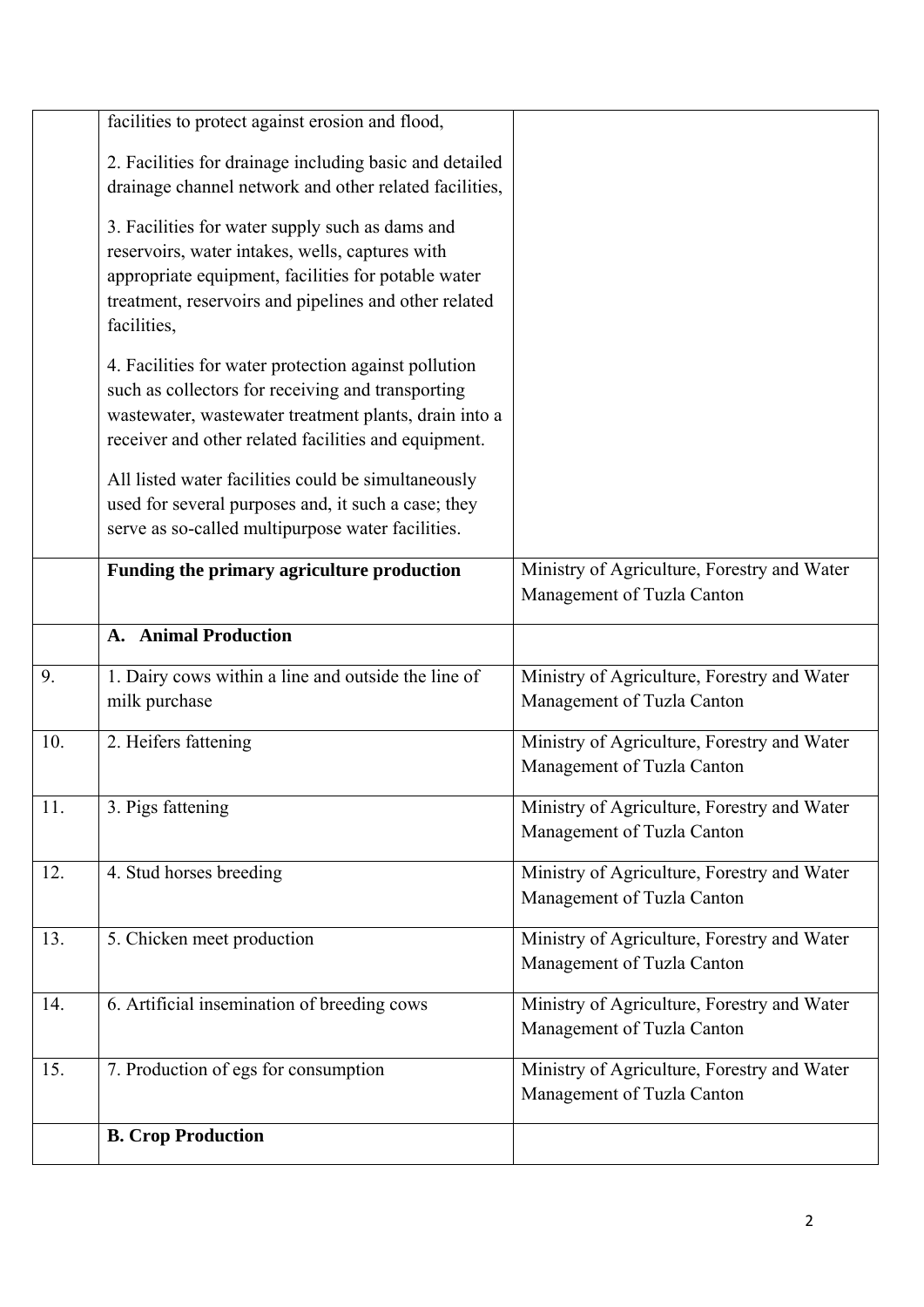| 16. | 8. Corn production                                                                                                             | Ministry of Agriculture, Forestry and Water<br>Management of Tuzla Canton |
|-----|--------------------------------------------------------------------------------------------------------------------------------|---------------------------------------------------------------------------|
| 17. | 9. Forage and industrial crops on arable land and<br>winter forage crop (legumes, DTS, TS, rye, triticales,<br>barley and oat) | Ministry of Agriculture, Forestry and Water<br>Management of Tuzla Canton |
| 18. | 10. Cornishon production for industrial processing                                                                             | Ministry of Agriculture, Forestry and Water<br>Management of Tuzla Canton |
| 19. | 11. Potatoes production for industrial processing                                                                              | Ministry of Agriculture, Forestry and Water<br>Management of Tuzla Canton |
| 20. | 12. Production of vegetable and strawberry in a<br>protected area                                                              | Ministry of Agriculture, Forestry and Water<br>Management of Tuzla Canton |
| 21. | 13. Mushrooms production (champignons, oyster<br>mushrooms and shiitake mushrooms)                                             | Ministry of Agriculture, Forestry and Water<br>Management of Tuzla Canton |
| 22. | 14. Container replant of vegetable and medicinal<br>plants                                                                     | Ministry of Agriculture, Forestry and Water<br>Management of Tuzla Canton |
| 23. | 15. Purchase of fruit for resale                                                                                               | Ministry of Agriculture, Forestry and Water<br>Management of Tuzla Canton |
| 24. | 16. Purchase of fruit for processing in the Canton                                                                             | Ministry of Agriculture, Forestry and Water<br>Management of Tuzla Canton |
| 25. | 17. Fruit production                                                                                                           | Ministry of Agriculture, Forestry and Water<br>Management of Tuzla Canton |
| 26. | 18. Raising perennial plantation of fruit (apple,<br>peach, pear, plum, apricot, cherry, sour cherry)                          | Ministry of Agriculture, Forestry and Water<br>Management of Tuzla Canton |
| 27. | 19. Raising berries plantatation (raspberry,<br>blackberry, strawberry, blueberry and currant)                                 | Ministry of Agriculture, Forestry and Water<br>Management of Tuzla Canton |
| 28. | 20. Declared strawberry seedlings                                                                                              | Ministry of Agriculture, Forestry and Water<br>Management of Tuzla Canton |
|     | C. Support to production organizers in<br>cooperation of purchasing products from the<br>cooperation and sale od products      |                                                                           |
| 29. | 21. Support to production organizers in cooperation<br>of purchasing products from the cooperation and sale<br>od products     | Ministry of Agriculture, Forestry and Water<br>Management of Tuzla Canton |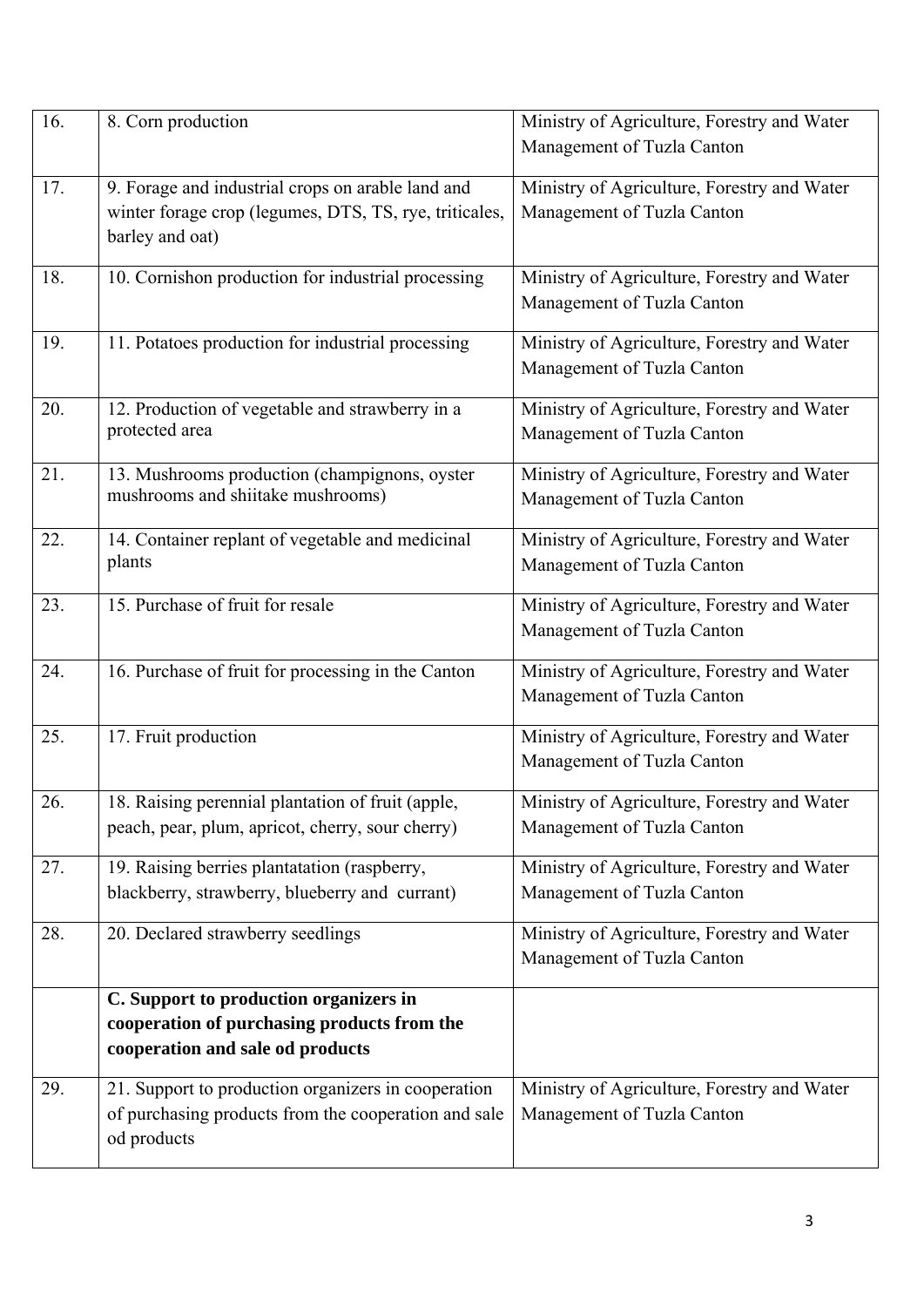|     | D. Ecological production                                                              | Ministry of Agriculture, Forestry and Water |
|-----|---------------------------------------------------------------------------------------|---------------------------------------------|
|     |                                                                                       | Management of Tuzla Canton                  |
| 30. | 22. Certification of producers                                                        | Ministry of Agriculture, Forestry and Water |
|     |                                                                                       | Management of Tuzla Canton                  |
|     | E. Capital investments in primary agriculture                                         |                                             |
|     | production and food industry                                                          |                                             |
| 31. | 23. Capital investments in primary agriculture                                        | Ministry of Agriculture, Forestry and Water |
|     | production and food industry                                                          | Management of Tuzla Canton                  |
|     | F. Reimbursement of interest on loans for                                             |                                             |
|     | purchasing surplus of crop and animal                                                 |                                             |
|     | agriculture products in the Canton and<br>investment loans in the primary agriculture |                                             |
|     | production and food industry                                                          |                                             |
| 32. | 24. Reimbursement of interest on loans for                                            | Ministry of Agriculture, Forestry and Water |
|     | purchasing surplus of crop and animal agriculture                                     | Management of Tuzla Canton                  |
|     | products in the Canton and investment loans in the                                    |                                             |
|     | primary agriculture production and food industry                                      |                                             |
|     | G. Support to professional institutions                                               |                                             |
| 33. | 25. Support to professional institutions                                              | Ministry of Agriculture, Forestry and Water |
|     |                                                                                       | Management of Tuzla Canton                  |
|     | H. Participation in implementing projects of new                                      | Ministry of Agriculture, Forestry and Water |
|     | technologies of interest to the primary agriculture                                   | Management of Tuzla Canton                  |
|     | production                                                                            |                                             |
| 34. | 26. Participation in implementing new technologies                                    | Ministry of Agriculture, Forestry and Water |
|     | of interest to the primary agriculture production                                     | Management of Tuzla Canton                  |
|     | I. TV series "Agro kanal", TV programme on                                            |                                             |
|     | agriculture                                                                           |                                             |
| 35. | 27. TV series "Agro kanal", TV programme on                                           | Ministry of Agriculture, Forestry and Water |
|     | agriculture                                                                           | Management of Tuzla Canton                  |
| 36. | Health protection of animals                                                          | Ministry of Agriculture, Forestry and Water |
|     |                                                                                       | Management of Tuzla Canton                  |
|     |                                                                                       |                                             |
|     | Cattle: Vaccination against antrax and gangrena<br>emphysematosa                      |                                             |
| 37. | Health protection of animals                                                          | Ministry of Agriculture, Forestry and Water |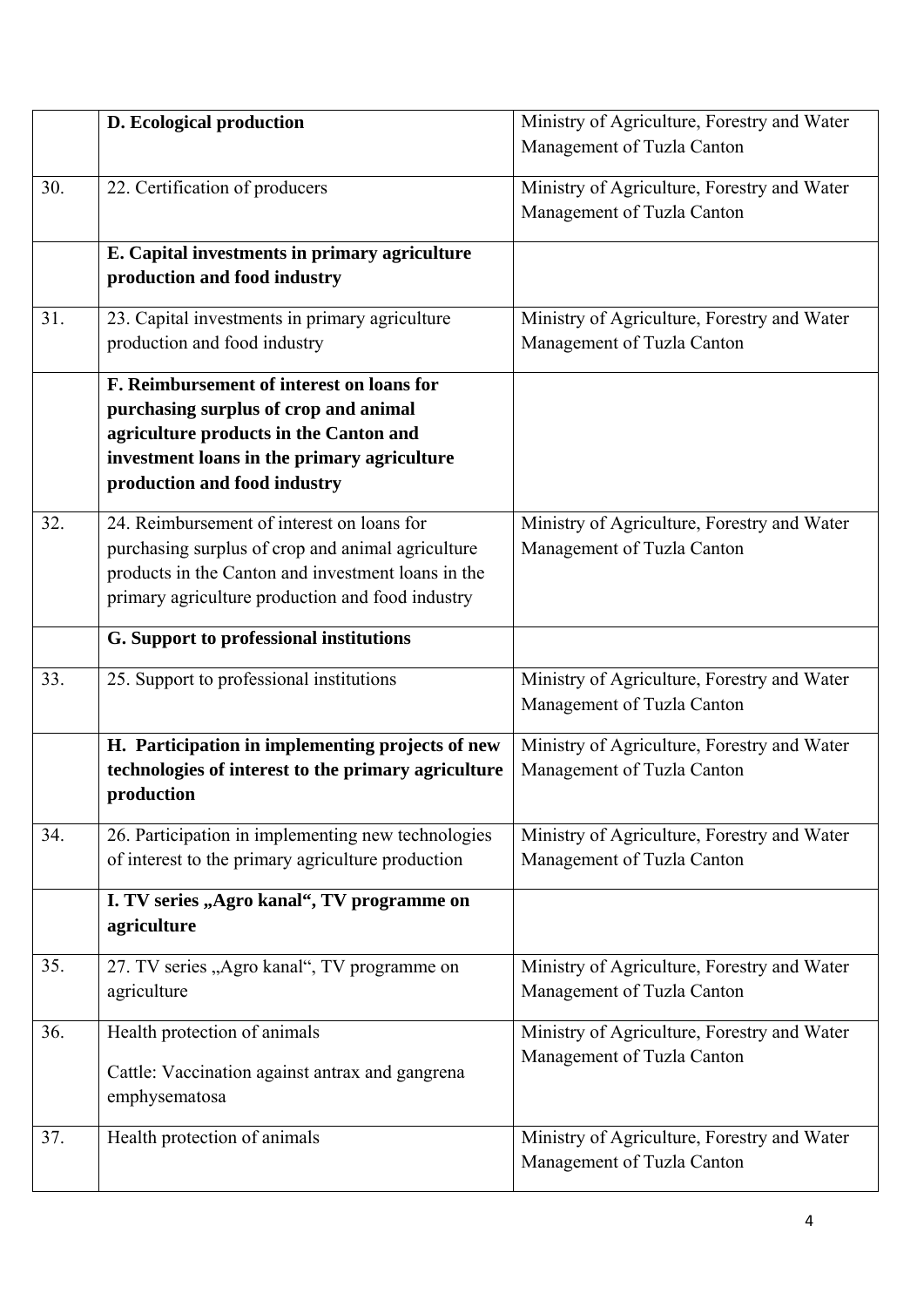|     | Pigs: Vaccination against swine fever                                 |                                                                                     |
|-----|-----------------------------------------------------------------------|-------------------------------------------------------------------------------------|
| 38. | Health protection of animals                                          | Ministry of Agriculture, Forestry and Water                                         |
|     | Reimbursement for euthanized animals                                  | Management of Tuzla Canton                                                          |
| 39. | Health protection of animals                                          | Ministry of Agriculture, Forestry and Water                                         |
|     | Diagnosis of infectious diseases at the Tuzla<br>Veterinary Institute | Management of Tuzla Canton                                                          |
| 40. | Construction of buildings for economic use for                        | Government of Tuzla Canton                                                          |
|     | displaced persons, returnees and refugees                             | Ministry of Labor, Social Affairs and Return<br>of Tuzla Canton                     |
| 41. | Subsidies to private companies and entrepreneurs in                   | Government of Tuzla Canton                                                          |
|     | order to support the return of refugees                               | Ministry of Labor, Social Affairs and Return<br>of Tuzla Canton                     |
| 42. | Rehabilitation of the road network in return areas                    | Government of Tuzla Canton                                                          |
|     |                                                                       | Ministry of Labor, Social Affairs and Return<br>of Tuzla Canton                     |
| 43. | Allocation of funds to other levels of government<br>(municipalities) | Ministry of Spatial Planning and<br><b>Environmental Protection of Tuzla Canton</b> |
| 44. | Subsidies to private companies                                        | Ministry of Spatial Planning and                                                    |
|     |                                                                       | <b>Environmental Protection of Tuzla Canton</b>                                     |
| 45. | Support for ancient and traditional handcrafts,                       | Government of Tuzla Canton                                                          |
|     | through transfers - grants                                            | Ministry of Development and                                                         |
|     |                                                                       | Entrepreneurship of Tuzla Canton                                                    |
| 46. | Subsidies for implementing projects for developing                    | Government of Tuzla Canton                                                          |
|     | the entrepreneurship infrastructure                                   | Ministry of Development and                                                         |
|     |                                                                       | Entrepreneurship of Tuzla Canton                                                    |
| 47. | Subsidies to support craft associations in the Canton,                | Government of Tuzla Canton                                                          |
|     | through transfers - grants                                            | Ministry of Development and                                                         |
|     |                                                                       | Entrepreneurship of Tuzla Canton                                                    |
| 48. | Subsidies to support associations of innovators                       | Government of Tuzla Canton                                                          |
|     |                                                                       | Ministry of Development and                                                         |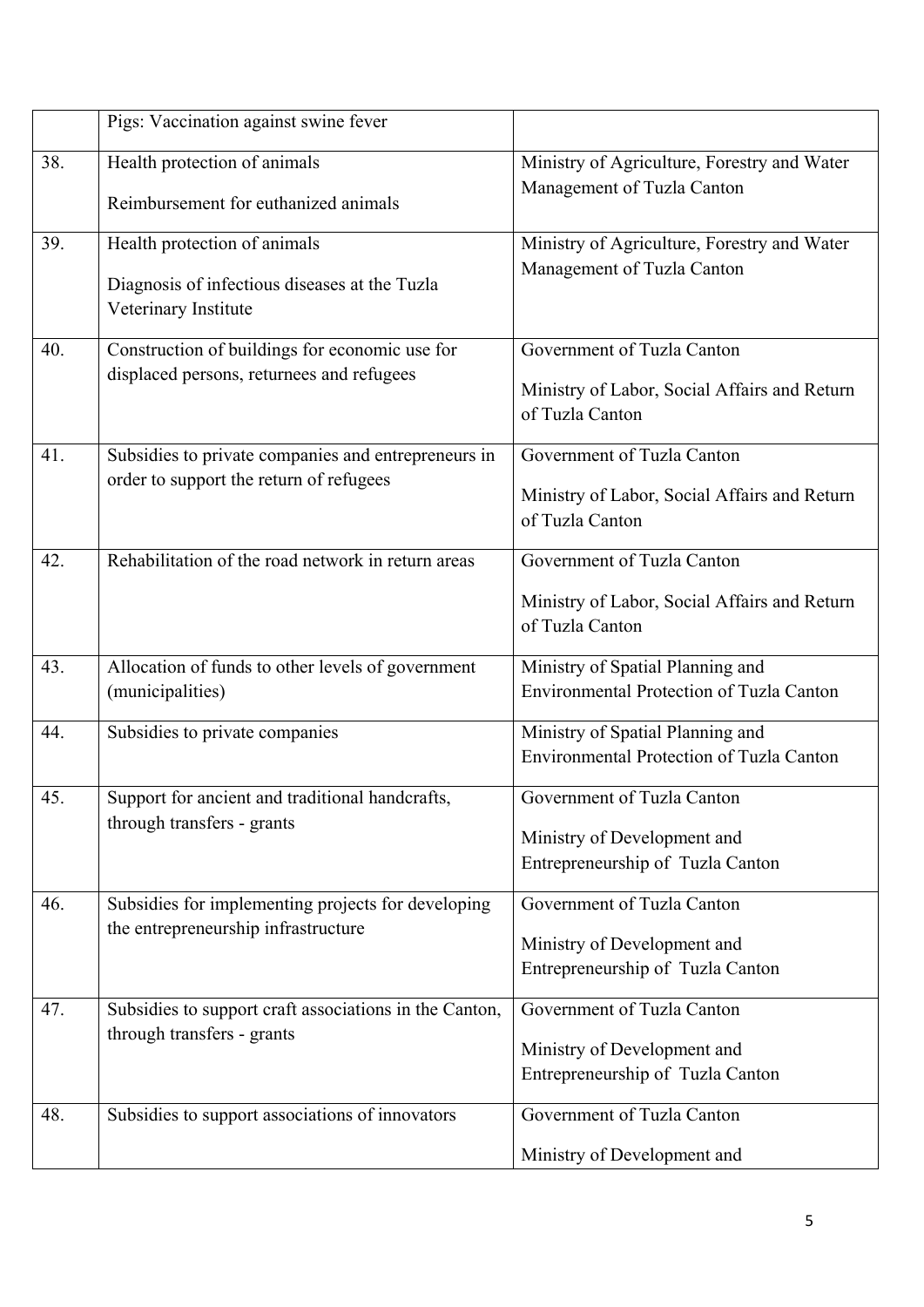|     |                                                                                            | Entrepreneurship of Tuzla Canton          |
|-----|--------------------------------------------------------------------------------------------|-------------------------------------------|
| 49. | Subsidies to support associations dealing with the                                         | Government of Tuzla Canton                |
|     | entrepreneurship promotion and development                                                 |                                           |
|     |                                                                                            | Ministry of Development and               |
|     |                                                                                            | Entrepreneurship of Tuzla Canton          |
| 50. | Subsidies to associations of traditional crafts                                            | Government of Tuzla Canton                |
|     |                                                                                            | Ministry of Development and               |
|     |                                                                                            | Entrepreneurship of Tuzla Canton          |
|     |                                                                                            |                                           |
| 51. | Co-funding costs for introducting a quality system<br>according to international standards | Government of Tuzla Canton                |
|     |                                                                                            | Ministry of Development and               |
|     |                                                                                            | Entrepreneurship of Tuzla Canton          |
| 52. | Support to innovators                                                                      | Vlada Tuzlanskog kantona                  |
|     |                                                                                            | Ministarstvo razvoja i poduzetništva      |
|     |                                                                                            | Tuzlanskog kantona                        |
|     |                                                                                            |                                           |
| 53. | Subsidizing interest on loans for the growth and                                           | Government of Tuzla Canton                |
|     | development of SMEs and crafts                                                             | Ministry of Development and               |
|     |                                                                                            | Entrepreneurship of Tuzla Canton          |
|     |                                                                                            |                                           |
| 54. | Assistance to other government levels in the                                               | Government of Tuzla Canton                |
|     | implementation of entrepreneurship projects                                                | Ministry of Development and               |
|     |                                                                                            | Entrepreneurship of Tuzla Canton          |
|     |                                                                                            |                                           |
| 55. | Subsidizing interest on loans to support the newly<br>established for SMEs and crafts      | Government of Tuzla Canton                |
|     |                                                                                            | Ministry of Development and               |
|     |                                                                                            | Entrepreneurship of Tuzla Canton          |
| 56. | Tax exemption for foreign physical and legal entity                                        | Ministry of Justice and Administration of |
|     | if it is set in the international agreement or under                                       | <b>Tuzla Canton</b>                       |
|     | condition of reciprocity                                                                   |                                           |
|     |                                                                                            | Courts under jurisdiction of Tuzla Canton |
| 57. | Tax exemption in cadastre and land book related                                            | Ministry of Justice and Administration of |
|     | procedures for:                                                                            | <b>Tuzla Canton</b>                       |
|     | a.) registering justification of subscription,                                             | Courts under jurisdiction of Tuzla Canton |
|     | b.) complete or partial deletion of a registered right,                                    |                                           |
|     |                                                                                            |                                           |
|     | c.) official procedures in the process of organizing,                                      |                                           |
|     | establishment and correction of land books, unless                                         |                                           |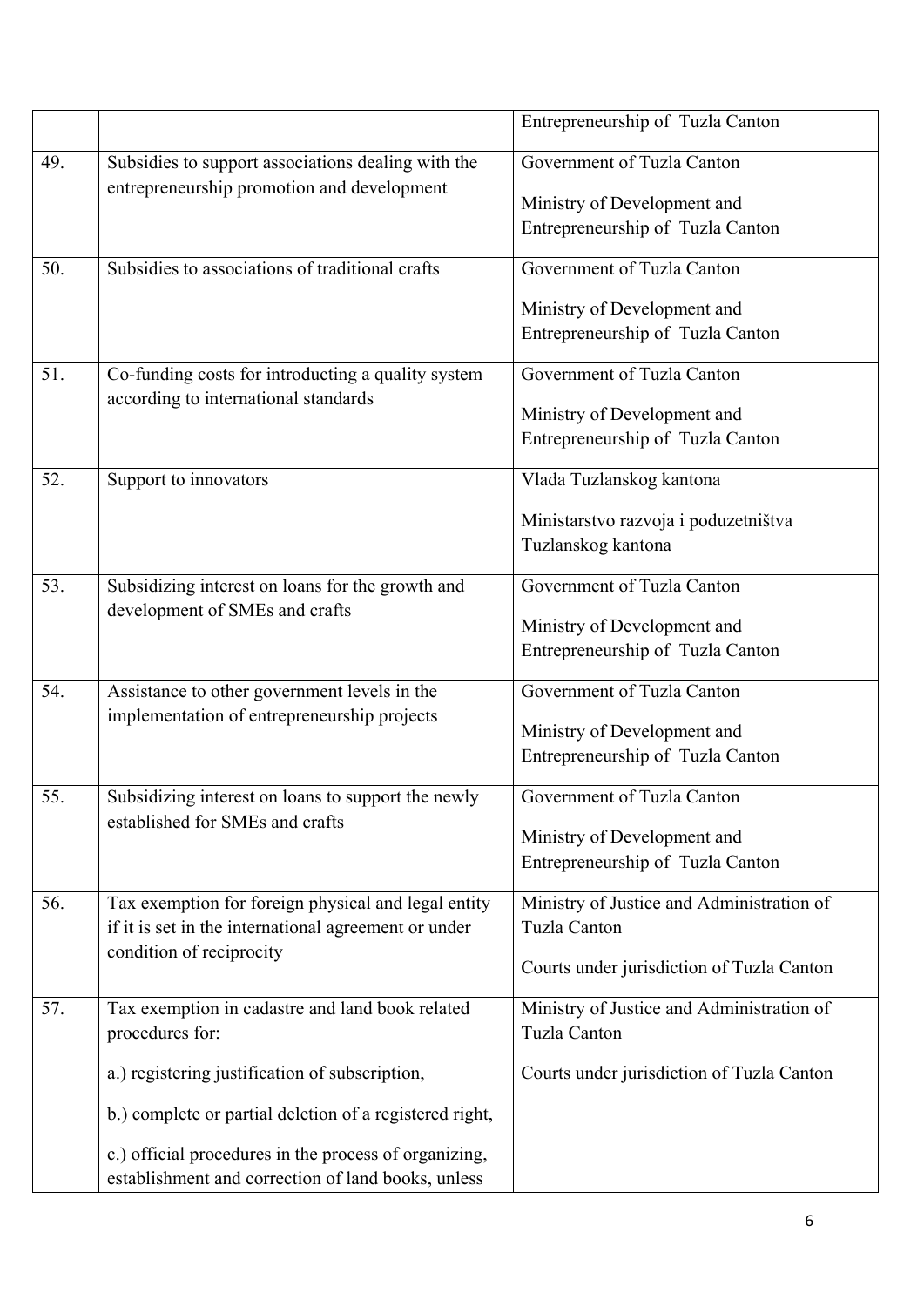|     | the error was caused by a titular of a right, in the<br>process of harmonizing land books with the actual<br>situation, and in the process of restoring destroyed<br>land books if an authentic document identifies that<br>the registration was already completed,<br>d.) registration of an enforcing decision on division<br>of ownership right or easement of use right if<br>participants in the divison were registered as co-<br>owners of these rights,<br>e.) registration of the interim administration<br>established in the course of a forced public sale, and<br>registration of the forced administration established<br>instead of a forced public sale, |                                                                                         |
|-----|--------------------------------------------------------------------------------------------------------------------------------------------------------------------------------------------------------------------------------------------------------------------------------------------------------------------------------------------------------------------------------------------------------------------------------------------------------------------------------------------------------------------------------------------------------------------------------------------------------------------------------------------------------------------------|-----------------------------------------------------------------------------------------|
|     | h.) any other ex-officio actions.                                                                                                                                                                                                                                                                                                                                                                                                                                                                                                                                                                                                                                        |                                                                                         |
| 58. | Tax exemption in bankruptcy and liquidation<br>procedures for:                                                                                                                                                                                                                                                                                                                                                                                                                                                                                                                                                                                                           | Ministry of Justice and Administration of<br><b>Tuzla Canton</b>                        |
|     | a.) bankruptcy or liquidation trustee's written<br>statements                                                                                                                                                                                                                                                                                                                                                                                                                                                                                                                                                                                                            | Courts under jurisdiction of Tuzla Canton                                               |
|     | b.) written statements for registering the bankruptcy<br>or liquidation proceeding or ex-officio court<br>registration                                                                                                                                                                                                                                                                                                                                                                                                                                                                                                                                                   |                                                                                         |
|     | 3.) registering decision to open the bankruptcy or<br>liquidation proceeding, decision to initiate the<br>liquidation proceeding and decision to ban certain<br>activities and operations of a legal entity.                                                                                                                                                                                                                                                                                                                                                                                                                                                             |                                                                                         |
| 59. | Tax exemption on transactions of immovable                                                                                                                                                                                                                                                                                                                                                                                                                                                                                                                                                                                                                               | Ministry of Finance of Tuzla Canton                                                     |
|     | property and rights on:<br>1. transactions of immovable property in relations<br>between municipalities, cantons, Federation of BiH,<br>Bosnia and Herzegovina and humanitarian<br>organisations and transactions of immovable<br>property and rights in the case when Tuzla Canton<br>and Tuzla Canton municipalities are buyers, sellers<br>or participate in exchange of immovable property<br>and rights of higher value,                                                                                                                                                                                                                                            | Tax Administration Office under which<br>jurisdiction is the subject immovable property |
|     | 2. transactions of immovable property in the process<br>of reparcelling, regrouping and expropriation and in                                                                                                                                                                                                                                                                                                                                                                                                                                                                                                                                                             |                                                                                         |